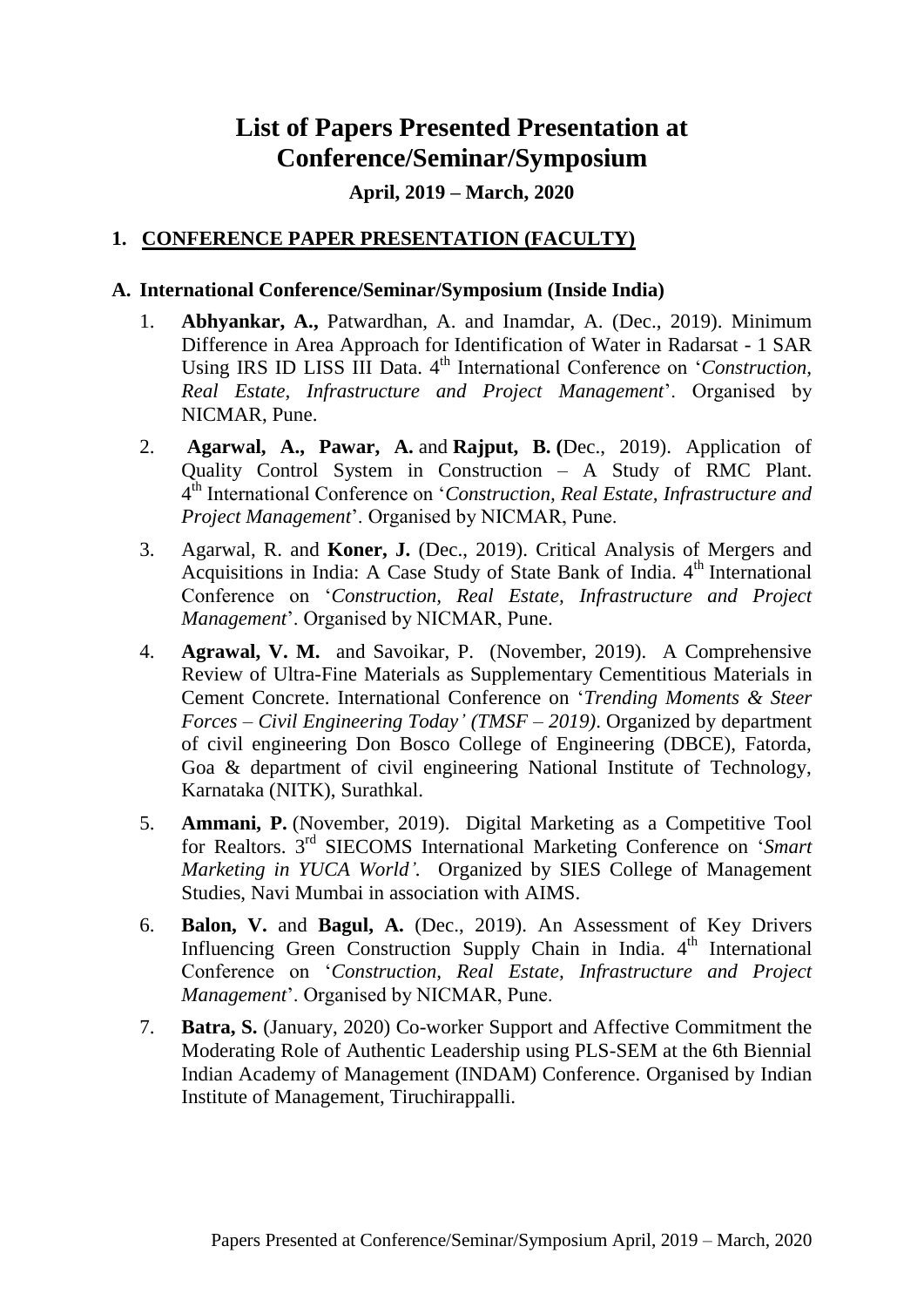- 8. **Batra, S.** and Hyde, A. M. (December, 2019). Developing a Conceptual and Measurement Framework of Organizational Socialization, Authentic Leadership and Affective Commitment for Construction Professionals. 5<sup>th</sup> International Management Conference on *Advances in Management through Research, Innovation & Technology (AMRIT)*. Organised by Fortune Institute of International Business (FIIB), New Delhi.
- 9. **Batra, S., Shrivastava, R.,** Singh, T. Tahir M. and Tripathi, N. (Dec., 2019). Relationship between Safety Climate and Organizational Commitment in Indian Construction Industry. 4<sup>th</sup> International Conference on *'Construction*, *Real Estate, Infrastructure and Project Management*'. Organised by NICMAR, Pune.
- 10. **Bendigiri, P.,** Abhishek, Mouryadev, A. R., Harsha M. Krishna and Ullagaddi, A. (Dec., 2019). Determining Suitable Location for Charging Infrastructure for Electric Buses: A Case of Pune's Smart City Area Based Development. 4<sup>th</sup> International Conference on '*Construction*, Real Estate, *Infrastructure and Project Management*'. Organised by NICMAR, Pune.
- 11. **Bhavsar, V., Rajhans, K.** and Parida, R. (December, 2019). Examining the Long-run Relationship between Economic Growth and Development of Information and Technology in India. 13<sup>th</sup> Annual ISDSI Conference, IIM Sambalpur to be held at the Hotel Mayfair Lagoon, Bhubaneshwar.
- 12. **Biswas, A., Goel, A.** and Potnis, S. (Dec., 2019). Pavement Management System in India- A Brief Review. 4<sup>th</sup> International Conference on '*Construction, Real Estate, Infrastructure and Project Management*'. Organised by NICMAR, Pune.
- 13. **Chandramohan, A.** (Dec., 2019). Process Defect Analysis: A Case Study of Hyderabad Metro Elevated Viaducts. 4<sup>th</sup> International Conference on '*Construction, Real Estate, Infrastructure and Project Management*'. Organised by NICMAR, Pune.
- 14. Coutinho, N., **Pai, S.** and Pandey, H. (January 2020). Preservation and Restoration of Ancient Heritage Homes of Goa by Designing a Revenue Generation Model for Economic Benefits. ICEF 2020 2nd International Conference on Economic & Finance. Organized by BITS Pilani K. K. Birla Goa Campus and Robert J. Trulaske Sr. College of Business, University of Massouri, held at BITS Pilani K. K. Birla Goa Campus, Goa.
- 15. Debnath,S., Roy, N., Kumar, A. and **Pai, S.** (Dec., 2019). Effective Planning and Scheduling of Escape Tunnel Section of Highway Construction Project Using Sensitivity Analysis. 4<sup>th</sup> International Conference on '*Construction*, *Real Estate, Infrastructure and Project Management*'. Organised by NICMAR, Pune.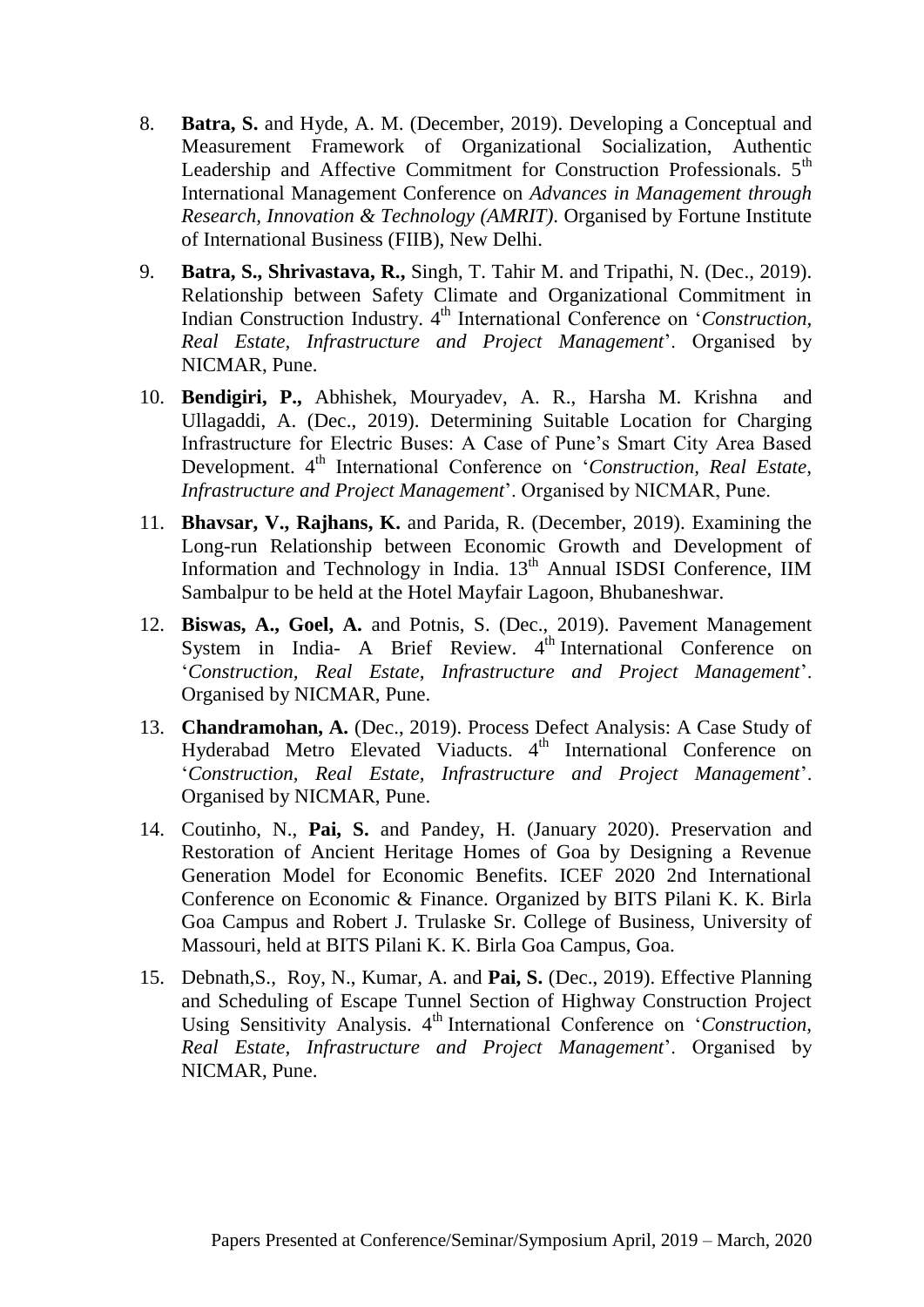- 16. Deepa, K. M., D. Haripriya., E. Sam Benhar., Goud, H., R.U.S Surendra. and **B. Ravinder**. (Dec., 2019). A Case Study on Cost Optimization of Cement and Steel Rebar Supply by a Vendor at Project Locations.  $4<sup>th</sup>$  International Conference on '*Construction, Real Estate, Infrastructure and Project Management*'. Organised by NICMAR, Pune.
- 17. **Desai, D.** Arjun. N. S. and Yadav, P. (Dec., 2019). Marketing of Information & Communications Technology (ICT) to Smart City Projects.  $4<sup>th</sup>$ International Conference on '*Construction, Real Estate, Infrastructure and Project Management*'. Organised by NICMAR, Pune.
- 18. **Deshpande, P.** (Dec., 2019). Application of Onion Model for Engineering Projects – A Study of Cooling Tower.  $4<sup>th</sup>$  International Conference on '*Construction, Real Estate, Infrastructure and Project Management*'. Organised by NICMAR, Pune.
- 19. **Deshpande, R.** (Dec., 2019). Review of Smart City Project Proposals in India. 4th International Conference on '*Construction, Real Estate, Infrastructure and Project Management*'. Organised by NICMAR, Pune.
- 20. **Dixit, A.** (July, 2019). Electric Vehicle Infrastructure Market Sustainable Growth in Indian Scenario, Needs and Suggestions. International Conference on *'Delivering Future Infrastructure for Developing Countries (INFRACON 2019)',* Organised by Symbiosis International (Deemed University) Pune.
- 21. **Dixit, A.** (Dec., 2019). Respond Required by Indian Market to Electric Vehicle Infrastructure.<sup>4th</sup> International Conference on '*Construction, Real Estate, Infrastructure and Project Management*'. Organised by NICMAR, Pune.
- 22. **Dixit, A. V.** (Dec., 2019). Response Required by Existing Indian Electricity Infrastructure to Electric Vehicle Infrastructure.13th Annual ISDSI Conference, IIM Sambalpur to be held at the Hotel Mayfair Lagoon, Bhubaneshwar.
- 23. Donepudi, S., **Ramalingam, S.,** Sahith, B., Mudadla, G. and Bharat Kumar (Dec., 2019). Identifying the Waste in Construction Activities: A Lean Prospective. 4th International Conference on '*Construction, Real Estate, Infrastructure and Project Management*'. Organised by NICMAR, Pune.
- 24. **D'souza, Lyseth** and **Prabhudesai, V.** (2019). An Exploratory Study of Jungle Book Eco Resort Experience. 2<sup>nd</sup> International Conference on *'Frontiers of Operations Research & Business Studies'* organized by Calcutta Business School (A unit of Shikshayatan Foundation) in collaboration with Operational Research Society of India, Durgapur Chapter on Dec 27-28, 2019.
- 25. **Gandage, A.** (Dec., 2019). Non-Destructive Techniques for Identification of Bridge Maintenance Problems. 4<sup>th</sup> International Conference on *'Construction*, *Real Estate, Infrastructure and Project Management*'. Organised by NICMAR, Pune.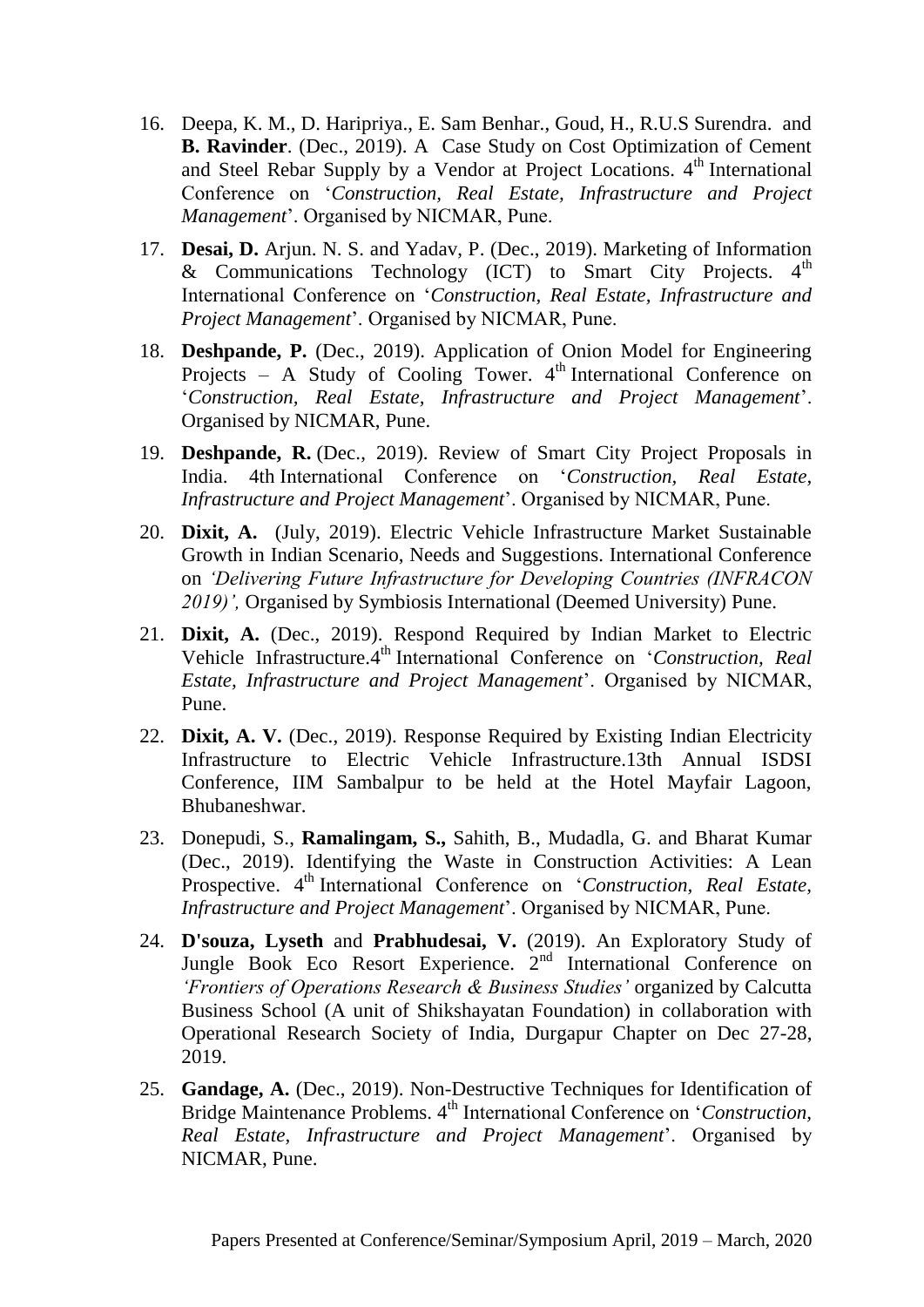- 26. **Ganguli, T. K.,** Pathak,D., Badgujar, D., Pavithra D H N. and Panigrahy, E. (Dec., 2019). Agile In Construction Project Management – Opportunities and Challenges.  $4^{th}$  International Conference on *'Construction*, *Real Estate*, *Infrastructure and Project Management*'. Organised by NICMAR, Pune.
- 27. Garg, A. and **Reddy, H.** (2019). Urban Transportation Management Learning From Failures. International Conference on *'Management Cases ICMC 2019'*, organized by BIMTECH, Greater Noida (NCR) during December 5-6.
- 28. Gautam, A., Bang, K., Kalia, A., Kotian, M., Gupta, R., **Desai, D.** and **Abhyankar, A.** (2019). Is India's Long-Term Car Market Growth Story Intact or Just A Short Term Blip? and Pricing Drinking Water – Is it Ethical? *The Business Case Conference 2.0*. Organized by Sona School of Management, Salem, Tamilnadu during November 14 and 15.
- 29. **Ghosh, P.** (Dec., 2019). Local Area Planning as means of achieving Smart City Goals. 4th International Conference on '*Construction, Real Estate, Infrastructure and Project Management*'. Organised by NICMAR, Pune.
- 30. **Gokhale, C.** (Dec., 2019). Design Aspects of Piled-Raft Foundation for Konkan Railway Foot Over Bridge at Madgaon, Goa. 4<sup>th</sup> International Conference on '*Construction, Real Estate, Infrastructure and Project Management*'. Organised by NICMAR, Pune.
- 31. **Gokhale, C. S.** (2019). Estimation of Permeability from Physical and Geophysical Parameters for Sandstones of Central India. 8th Indian Rock "INDOROCK 2019" organized by Indian Society for Rock Mechanics and Tunelling Technology (ISRMTT) in association with Central Soil and Materials Research Station (CSMRS) and WAPCOS Ltd, India International Center, New Delhi, during November 4-5,.
- 32. **Goyal, R.** and Gupta, N. (Dec., 2019). A Review on the Effective Use of Fiber in Concrete.  $\hat{A}^{th}$  International Conference on *'Construction, Real Estate, Infrastructure and Project Management*'. Organised by NICMAR, Pune.
- 33. **Gupta, R**. (Dec., 2019). Conceptual Framework for Managing Infrastructure Project Risks Using Flexibility Management. 4<sup>th</sup> International Conference on '*Construction, Real Estate, Infrastructure and Project Management*'. Organised by NICMAR, Pune.
- 34. **Halder, A.** and Iyer, K. C. (January, 2020). Network Analysis of Mega Project Stakeholder Landscapes: A Case of Delhi Mumbai Industrial Corridor Project. At the 6th Biennial Indian Academy of Management (INDAM 2020) Conference, to be held at Indian Institute of Management, Tiruchirappalli.
- 35. Holkar, A. and **Koner, J.** (Dec., 2019). Critical Analysis of Mergers and Acquisitions in India: A Case Study of Idea & Vodafone.  $4<sup>th</sup>$  International Conference on '*Construction, Real Estate, Infrastructure and Project Management*'. Organised by NICMAR, Pune.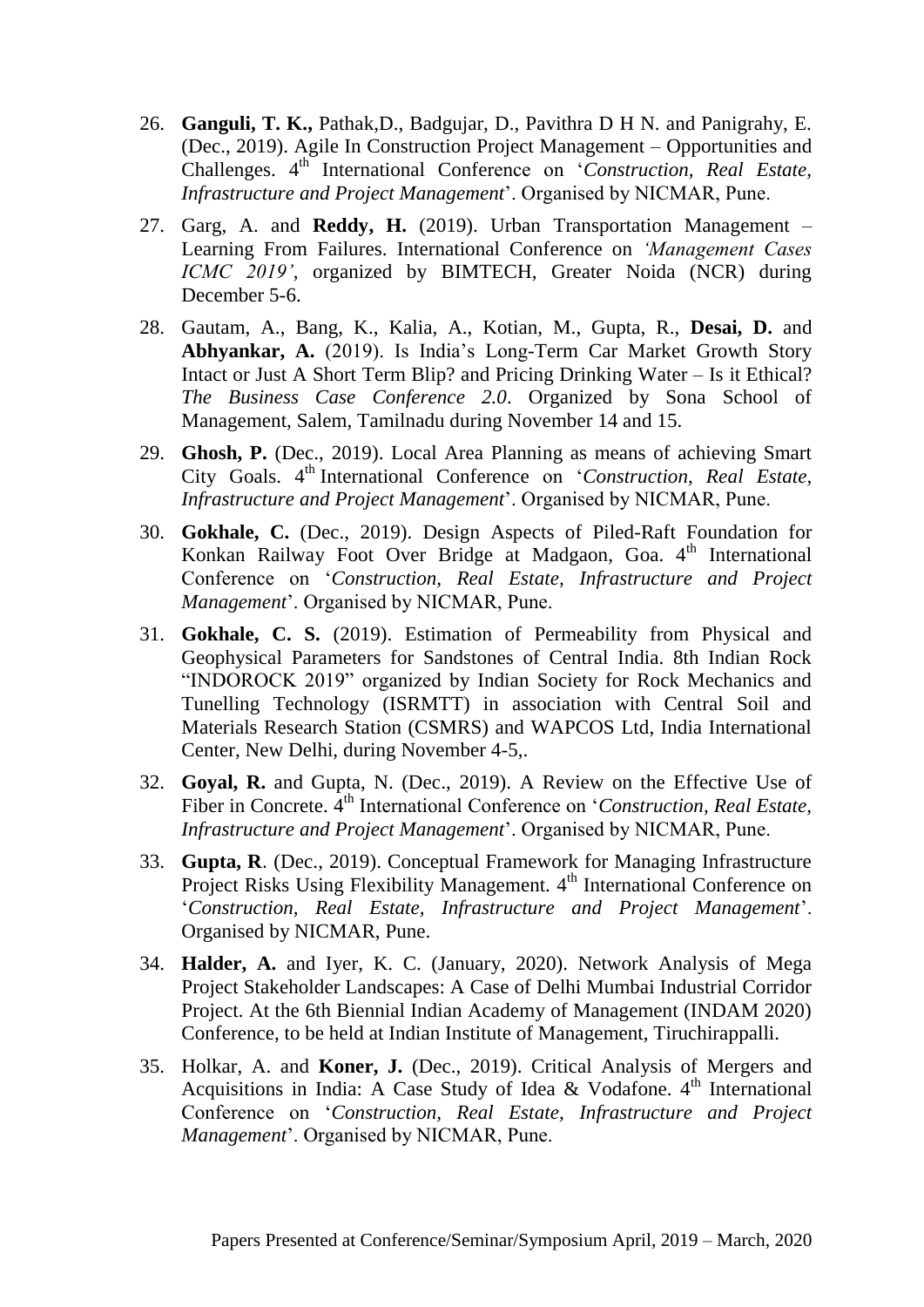- 36. Ingawale N., Gowtham, V. and **K. N. Narasimha Prasad.** (Dec., 2019). Appraisal of Land Acquisition Acts and their Fallout in Contemporary India. 4 th International Conference on '*Construction, Real Estate, Infrastructure and Project Management*'. Organised by NICMAR, Pune.
- 37. **Jadhav, T.** (Dec., 2019). Disruptive Technologies for Air Conditioning Application. 4th International Conference on '*Construction, Real Estate, Infrastructure and Project Management*'. Organised by NICMAR, Pune.
- 38. **Jagannathan, M, Chowdry, R. K.** and **Malla, V.** (November, 2019). Construction Contracts and Lean: Mapping Wastes to its Sources. Indian Lean Construction Conference –  $ILCC$  2019 jointly organized by National Institute of Construction Management and Research (NICMAR) and Institute of Lean Construction Excellence (ILCE), Pune .
- 39. **Jagannathan, M.** and Venkata, S. K. (August, 2019). Litigation in Construction Contracts - A Review of Literature. LADR Workshop held at Hong Kong, Organized by American Society of Civil Engineers (ASCE)'s during August 11-13, 2019.
- 40. **Jagannathan, M.**, Thakker, V., Bodkhe, S., Mahore, J. and Kadu, V. (Dec., 2019). Analysis of Force Majeure Clauses in Indian Construction Contracts. 4 th International Conference on '*Construction, Real Estate, Infrastructure and Project Management*'. Organised by NICMAR, Pune.
- 41. **Jagtap, M.** (November, 2019). Assessing Lean Project Delivery in Smart City Development Projects. Indian Lean Construction Conference – ILCC 2019 jointly organized by National Institute of Construction Management and Research (NICMAR) and Institute of Lean Construction Excellence (ILCE), Pune .
- 42. **Jain, Sachin, and Jain, Sameer**. (Dec., 2019). To Study Various Techniques that Helps in Application of Construction Automation in Real Estate in India. 4 th International Conference on '*Construction, Real Estate, Infrastructure and Project Management*'. Organised by NICMAR, Pune.
- 43. **Jain, M.** (Dec., 2019). Possible Ways of Re-Utilization of the Construction and Demolition Wastes in Various Construction Sectors. 4<sup>th</sup> International Conference on '*Construction, Real Estate, Infrastructure and Project Management*'. Organised by NICMAR, Pune.
- 44. **Jain, M.** and **Sudarsan, J. S.** (February, 2020). Mass Balance Study on Domestic Wastewater Treatment using Constructed Wetlands" at 3rd International Conference on Waste Management (RECYCLE 2020) at Indian Institute of Technology Guwahati, Assam.
- 45. **Jain, Sameer and Jain, Sachin** (Dec., 2019). 'R' Based Tool Approach for Analytics and Predicting the Value of Home for Real Estate Firm Using Linear Regression Model. 4<sup>th</sup> International Conference on '*Construction*, *Real Estate, Infrastructure and Project Management*'. Organised by NICMAR, Pune.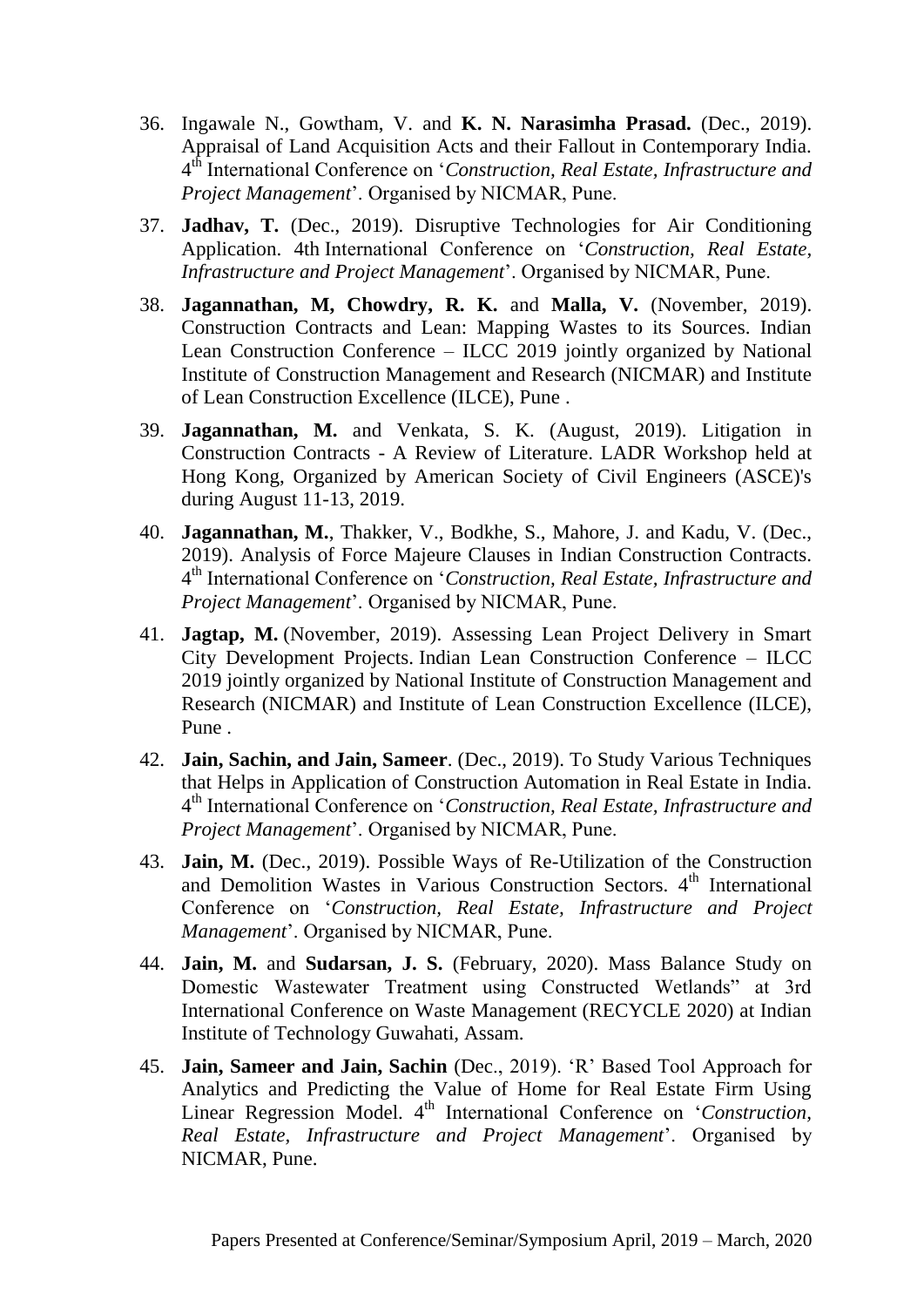- 46. Joshi, P., Paul,T., Dedhia, M., Panchal, M. and **Singla, H.** (Dec., 2019). Analyzing and Evaluating Project Appraisal Methodology for Urban Infrastructure Projects in India.  $4<sup>th</sup>$  International Conference on '*Construction, Real Estate, Infrastructure and Project Management*'. Organised by NICMAR, Pune.
- 47. Jyesta, W., Jaiswal, D. and **Sudarsan, J. S.** (July, 2019). Carbon Footprint Estimation of an Institutional Building. International Conference on '*Delivering Future Infrastructure for Developing Countries' (INFRACON 2019.* Organised by Symbiosis International (Deemed University) Pune.
- 48. **Kadam, B.** (July, 2019). A Review of Literature on Economically, Environmentally and Socially Sustainable Neighbourhood Habitats. International Conference on *'Delivering Future Infrastructure for Developing Countries' (INFRACON 2019).* Organised by Symbiosis International (Deemed University) Pune. **(Best Paper-2nd Position)**
- 49. Kala, S.Nayak, D. and **Sudarsan J. S. (**Dec., 2019). Design of Multi Storey Hospital Building in Various Sesmic Zones for Earth Quake Resistant and Management. 4<sup>th</sup> International Conference on '*Construction, Real Estate*, *Infrastructure and Project Management*'. Organised by NICMAR, Pune.
- 50. Khan, A., Prem, H. and **Pai, S**. (July, 2019). Challenges in Implementation of Safety Practices for Building Implosion Technique in India. 4th International Conference on *'ICT for Sustainable Development (ICT4SD)'*. Organised by Institution of Engineers and Knowledge Chamber of Commerce and Industry Goa.
- 51. **Koner, J.** and **Purandare, A.** (February 2020). Sagarmala Programme: A Mega Marine Logistics Initiative in India. ADMIFMS IMRC 2019-20 International Management Research Conference on *'Global Challenges: India's Opportunities in Business Adversity'*. Organized by University of Mumbai's Alkesh Dinesh Mody Institute for Financial and Management Studies held at Santacurz (E), Mumbai.
- 52. **Koner, J.** and Chandwadkar, T. C. (Dec., 2019). A Case Study on India in Global Economic Perspective. 4<sup>th</sup> International Conference on *'Construction*, *Real Estate, Infrastructure and Project Management*'. Organised by NICMAR, Pune.
- 53. **Koner, J.** and **Purandare, A**. **(**Dec., 2019). A Case Study on Hyperloop: A Dream Travel Paradigm. 4<sup>th</sup> International Conference on *Construction, Real Estate, Infrastructure and Project Management*'. Organised by NICMAR, Pune.
- 54. **Kore, S.** (Dec., 2019). Performance of Concrete with Manufactured Plastic Waste Fine Aggregates. 4<sup>th</sup> International Conference on *'Construction, Real Estate, Infrastructure and Project Management*'. Organised by NICMAR, Pune.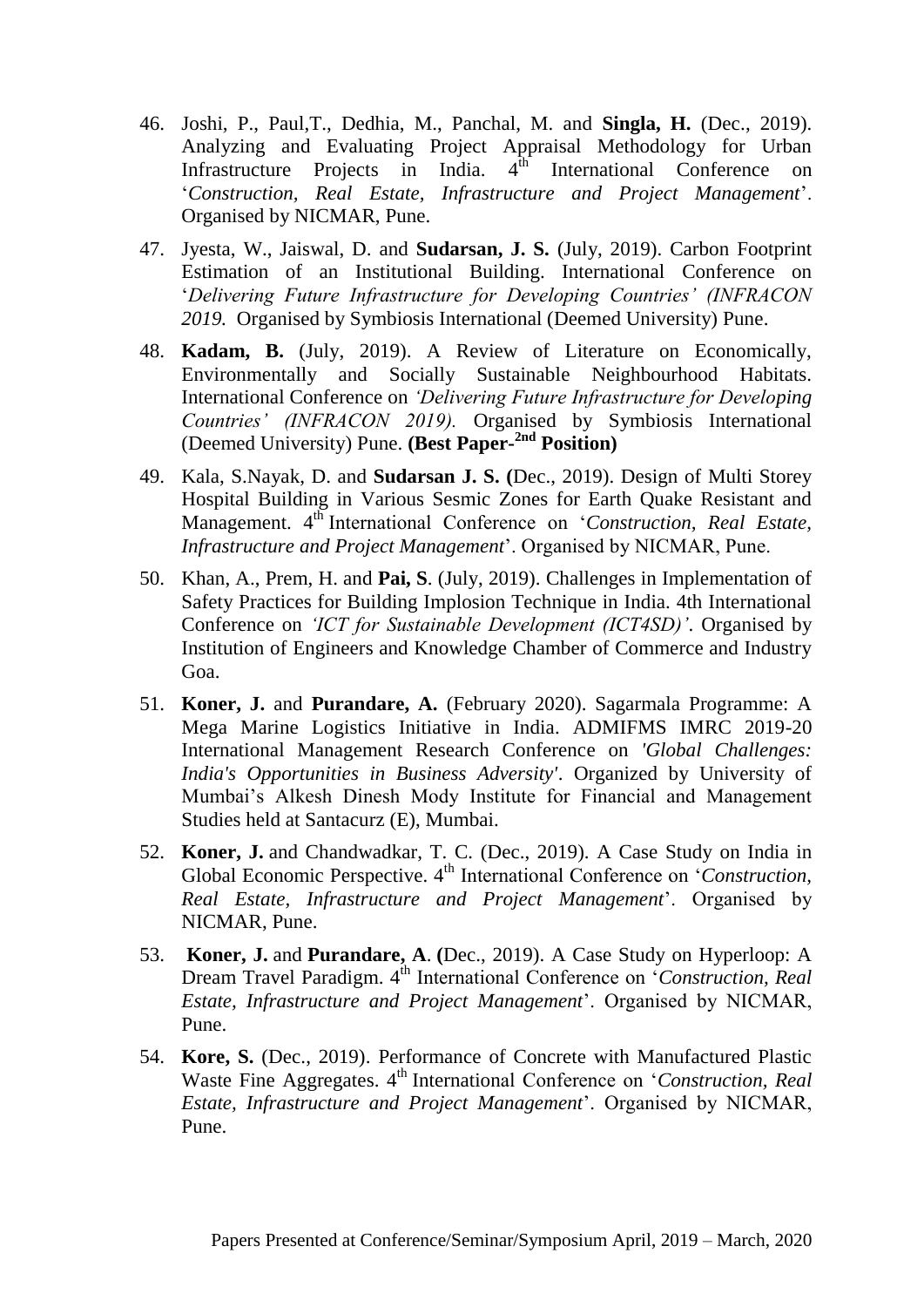- 55. Kulkarni, A. and **Biswas A.** (Dec., 2019). Impact of Pune Metro Construction Work on Traffic Flow – A Case Study.  $4<sup>th</sup>$  International Conference on '*Construction, Real Estate, Infrastructure and Project Management*'. Organised by NICMAR, Pune.
- 56. Kumar, A. and **Koner, J.** (Dec., 2019). Critical Analysis of Mergers and Acquisitions in India: A Case Study of Tata Steel & Bhushan Steel. 4 th International Conference on '*Construction, Real Estate, Infrastructure and Project Management*'. Organised by NICMAR, Pune.
- 57. **Mahajan, D.** (Dec., 2019). Blockchain Enabled Construction Project Monitoring. 4<sup>th</sup> International Conference on '*Construction, Real Estate*, *Infrastructure and Project Management*'. Organised by NICMAR, Pune.
- 58. **Mamillapalli, R. S.** and K. Vamshi Krishna. (Dec., 2019). Factors Influencing Land Acquisition, Rehabilitation and Resettlement (LARR) Act in India. 4th International Conference on '*Construction, Real Estate, Infrastructure and Project Management*'. Organised by NICMAR, Pune.
- 59. **Mamillapalli, R. S.** Bera, D. K. and **Venkatesan R.** (November, 2019). Study on Resistance in Adopting Lean Construction Practices in Indian Real Estate Projects. Indian Lean Construction Conference – ILCC 2019 jointly organized by National Institute of Construction Management and Research (NICMAR) and Institute of Lean Construction Excellence (ILCE), Pune .
- 60. **Mantha, N.** (July, 2019). Sustainable Construction An Option for Waste Minimization in Construction. International Conference on *'Basic/ Applied Sciences, Textile, Mining, Environmental Engineering and Renewable Energy, Climate change for Sustainable Development' (SYNERGY- 2019),* Organised by Jawaharlal Nehru University New Delhi.
- 61. **Mathur, A. (**Dec., 2019). Behavioural Interventions and Implications in Urban Social Spaces: The Case of India's Cleanest City Indore. 4<sup>th</sup> International Conference on '*Construction, Real Estate, Infrastructure and Project Management*'. Organised by NICMAR, Pune.
- 62. **Mathur, A.** A (August, 2019). Decolonial Approach to Intersectionality. At the International Conference on *'The 79th Annual Meeting of the Academy of Management'*, Boston, USA.
- 63. **Mishra, S. (**Dec., 2019). Impact Assessment of Real Estate Regulation and Development Act (RERA) on Developers. <sup>4th</sup> International Conference on *'Construction, Real Estate, Infrastructure and Project Management*'. Organised by NICMAR, Pune.
- 64. **Mishra, S.** (July, 2019). Efficiency Measure of Form Work in Construction: A Comparative Assessment. International Conference On *Recent Developments in Sustainable Infrastructure ( Material and Management)*  Organised by School of Civil Engineering, KIIT Deemed to be University, Bhubaneshwar, Odisha.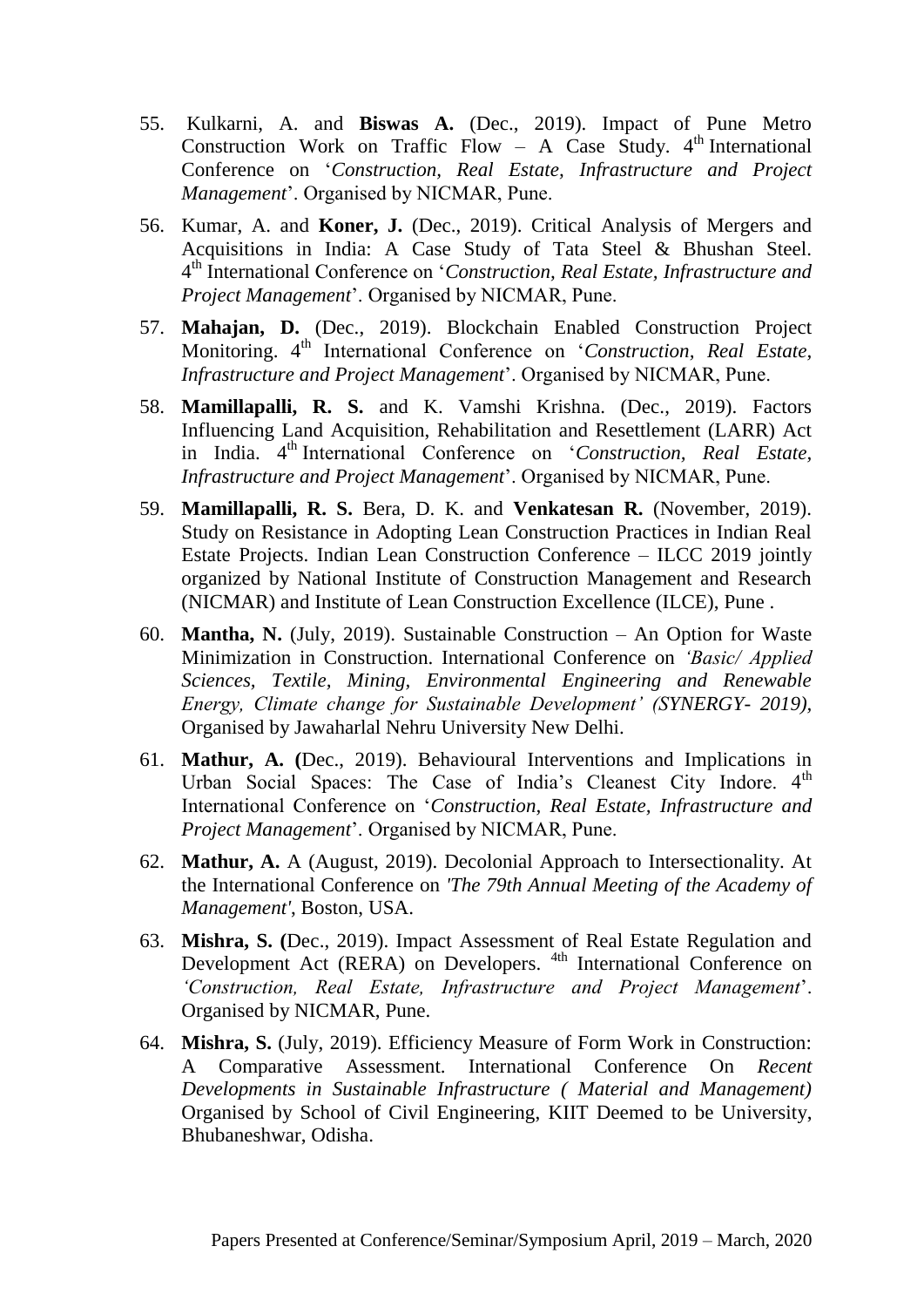- 65. **Mondal, R. (**Dec., 2019). Evaluation of Land Pooling Policy, Delhi: Institutional Innovation in Land Development.  $4<sup>th</sup>$  International Conference on '*Construction, Real Estate, Infrastructure and Project Management*'. Organised by NICMAR, Pune.
- 66. **Mondal, R.** and Chattopadhyay, S. (2020). Entrepreneurship and Wage Gap in Informal Sector of Global South. 6th Biennial Indian Academy of Management Conference (INDAM 2020), to be held at Indian Institute of Management, Tiruchirappalli.
- 67. **Muralidhar, P.** (December, 2019). Factors and Concerns of E-Procurement in Construction Industry at 61th National Convention of Indian Institution of Industrial Engineering & 5th International Conference on '*Industrial Engineering (ICIE-2019)'* , organized by S. V. National Institute of Technology (SVNIT) Surat, Gujrat.
- 68. **Muralidhar, P.** (July, 2019). Influence of Project Management Information System on Project Performance at International Conference on *'Recent Developments in Sustainable Infrastructure – materials and Management'* organised by KIIT University Bhubaneswar.
- 69. Nimbhorkar, R., Ranjan, Tr. and **Totla**, P. (November, 2019). Developing Lean Culture at General Electric Multimodal Manufacturing Facility using Kaizen Tool. Indian Lean Construction Conference – ILCC 2019 jointly organized by National Institute of Construction Management and Research (NICMAR) and Institute of Lean Construction Excellence (ILCE), Pune .
- 70. Patel, P. and **Koner, J.** (Dec., 2019). A Case Study Based on Smart Village: Dhanora. 4<sup>th</sup> International Conference on '*Construction, Real Estate*, *Infrastructure and Project Management*'. Organised by NICMAR, Pune.
- 71. Patil, G. and **Koner, J.** (Dec., 2019). Smart Agriculture: Owner Entrepreneur Partnership Model- Solar Agricultural Hybrid Model for Jalgaon District. 4 th International Conference on '*Construction, Real Estate, Infrastructure and Project Management*'. Organised by NICMAR, Pune.
- 72. **Patil, N. (**Dec., 2019). Sustainability Assessment for Construction Projects: A Review of Approaches and Frameworks. 4<sup>th</sup> International Conference on '*Construction, Real Estate, Infrastructure and Project Management*'. Organised by NICMAR, Pune.
- 73. **Patil, N**. (June, 2019). Review of PPP Finance Model for Infrastructure Development: Sustainability Perspective. Tenth International Conference on *'Developing Organizations for the Future: Re-Interpreting the Modern Business Landscape'*, Organised by ICFAI Business School (IBS) Bangalore.
- 74. **Patil, N. A.** (December, 2019). A Critical Review of Public Private Partnerships for Infrastructure Development - Sustainable Development Perspective, 34th Indian Engineering Congress', The Institution of Engineers (India), Hyderabad.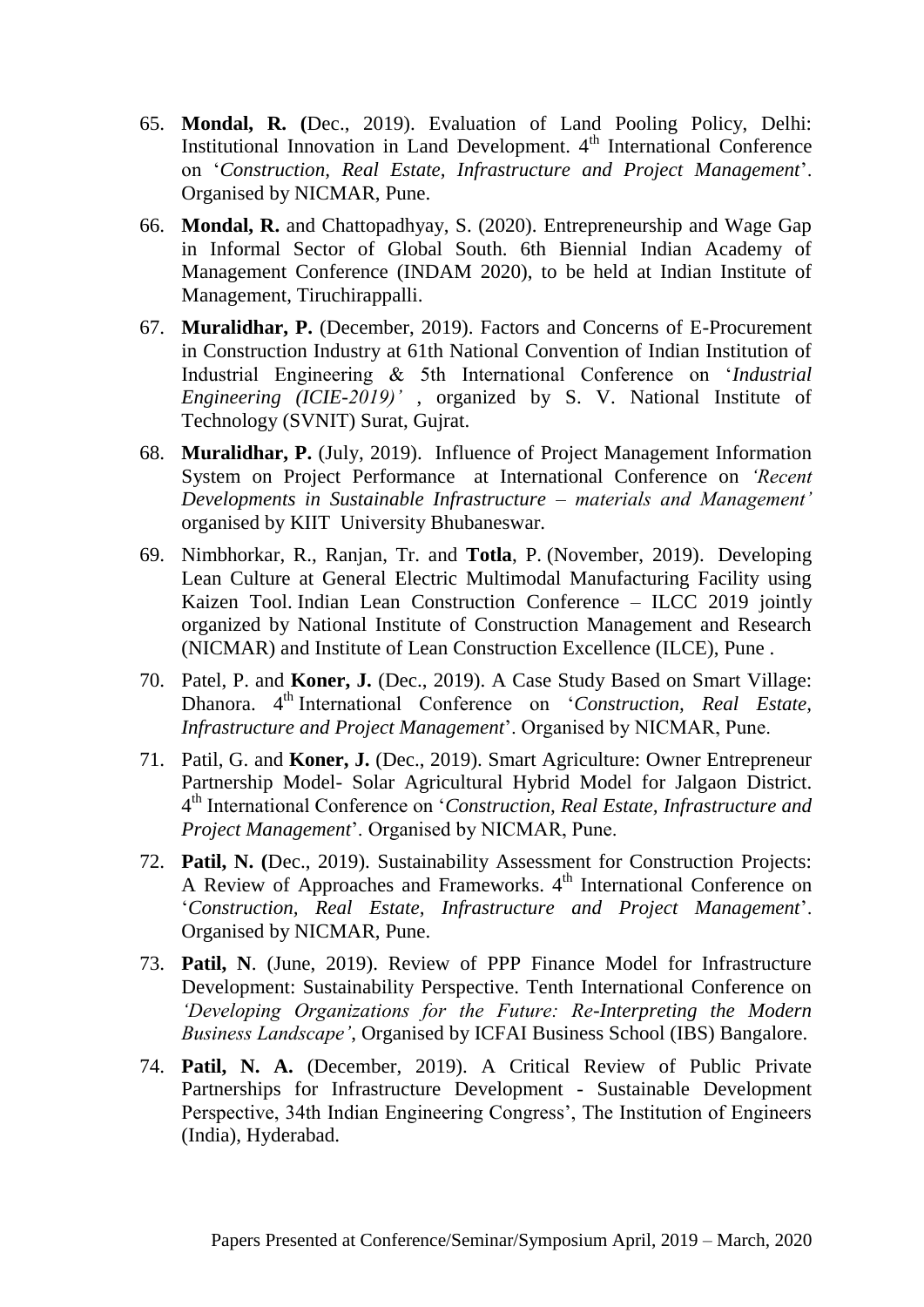- 75. **Patil, S.** (Dec., 2019). Tools and Methodologies Developed For Predicting the Outcomes of Indian Construction Disputes - An Overview.  $4^{\overline{th}}$ International Conference on '*Construction, Real Estate, Infrastructure and Project Management*'. Organised by NICMAR, Pune.
- 76. **Patil, Y.** (Dec., 2019). The Law and Governance of Smart Cities in India. 4 th International Conference on '*Construction, Real Estate, Infrastructure and Project Management*'. Organised by NICMAR, Pune.
- 77. Patnaik, B., Chandrashekhar, B. and **Seshadri, S. T.** (July, 2019). Sustainability of Copper Slag as a Building Material under Elevated Temperature. International Conference on '*Recent Development in Sustainable Infrastructure – ICRDSI 2019'*, Organised by KIIT University Bhubaneswar, Odisha. **(Best Paper Award)**
- 78. Patnaik, B., **Seshadri, S, T.,** Gebreyesus, T. and Mathewos, E. (April, 2019). Effect of Acids Attack on Copper Slag Admixed Concrete. *9th National Research Conference on Innovative Research for National Development.*  Organised by Dilla University, Ethiopia.
- 79. Patnaik, B., **Seshadri, S, T.,** Mathewos, E. and Gebreyesus, T. (May, 2019). Copper Slag as a Sustainable Building Material for Elevated Temperature. *8th Annual National Research workshop 'Research for Development'*. Organised byWolaitaSodo University, Ethiopia.
- 80. **Pawar, A., Rajput, B.** and **Agarwal, A.** (Dec., 2019). Review of Excavation Hazards and Control Measures in Construction Sites. 4 th International Conference on '*Construction, Real Estate, Infrastructure and Project Management*'. Organised by NICMAR, Pune.
- 81. **Pilaka, N.** (Dec., 2019). Issues in Implementation of the FASTag Technology at Toll Plazas in India. 4th International Conference on '*Construction, Real Estate, Infrastructure and Project Management*'. Organised by NICMAR, Pune.
- 82. **Prabhudesai, V. and D'souza L.** (Dec., 2019). Private Participation Models for Road Development in India. International Conference on 'Economics & Finance – II on *Opportunities & Challenges for a Global Economy: Economics & Macro Finance'*, organized by NMIMS Bangalore.
- 83. **Prahlada, R.** (Dec., 2019). Finding Favourable Sea Condition for the Safe Marine Construction Activities. 4<sup>th</sup> International Conference on '*Construction, Real Estate, Infrastructure and Project Management*'. Organised by NICMAR, Pune.
- 84. **Prakash, A., Malsane, S., Ambekar, S., Roy, D.** and **Hiray, A.** (Dec., 2019). Adoption Drivers of Building Information Modelling (BIM) in AEC Industries: An Interpretive Structural Modelling (ISM) Approach. 4<sup>th</sup> International Conference on '*Construction, Real Estate, Infrastructure and Project Management*'. Organised by NICMAR, Pune.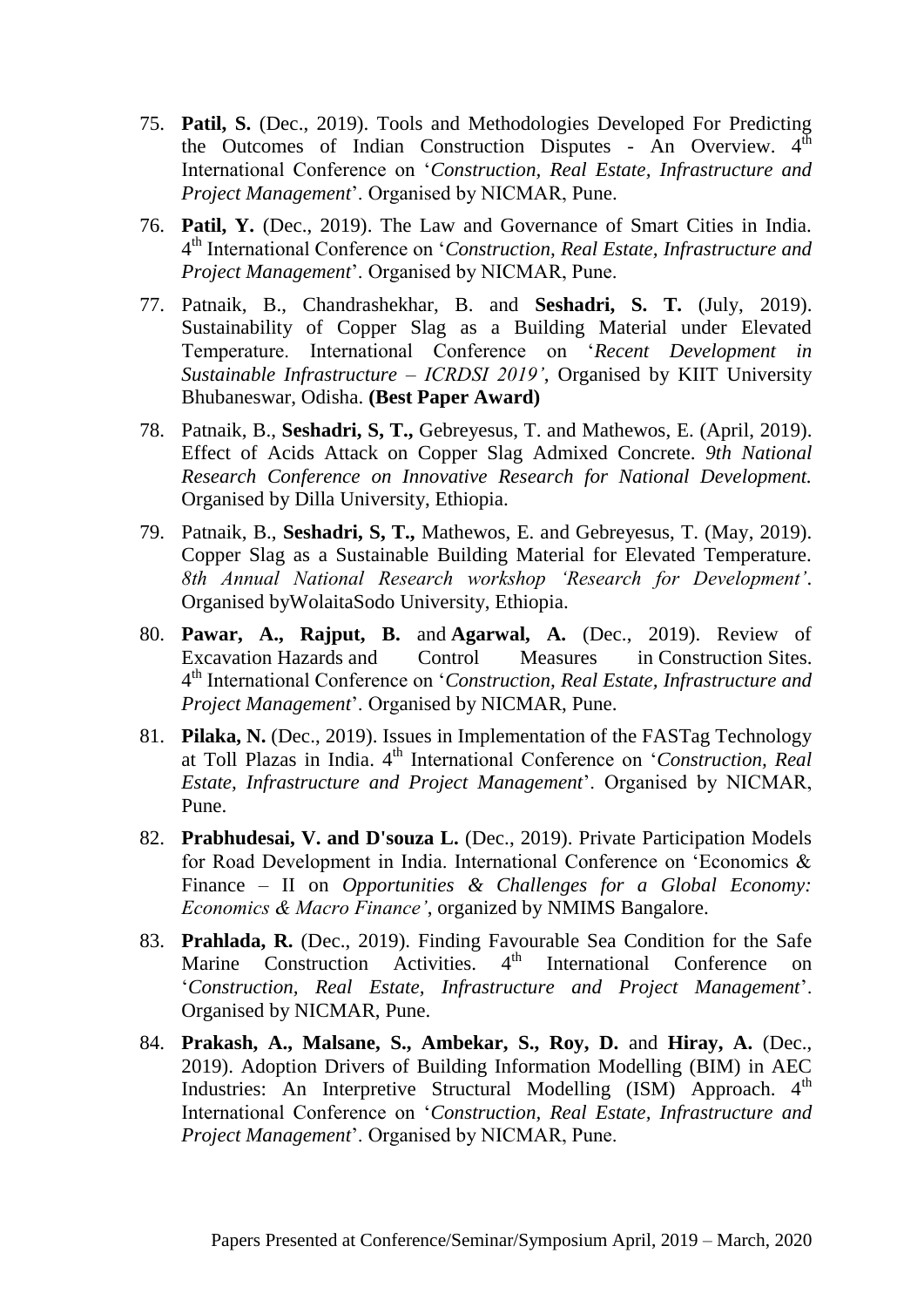- 85. **Prasad, V. and Koner, J.** (Dec., 2019). Using Block-Chain Enabled Smart Contracts in Indian CRIP Sector: A Literature Review.  $4<sup>th</sup>$  International Conference on '*Construction, Real Estate, Infrastructure and Project Management*'. Organised by NICMAR, Pune.
- 86. **Purandare, A.,** Patle, A., Jain, C., Singhai, J., NandKumar and Mehta, V. (Dec., 2019). Disposal of Surplus Inventory in Real Estate Sector in Pune Region. 4<sup>th</sup> International Conference on *Construction, Real Estate, Infrastructure and Project Management*'. Organised by NICMAR, Pune.
- 87. **Purandare, A.,** Phadtare, S. and Raghuwanshi, A. (Dec., 2019). Challenges Faced by Green Buildings in Pune City. 4<sup>th</sup> International Conference on '*Construction, Real Estate, Infrastructure and Project Management*'. Organised by NICMAR, Pune.
- 88. **Rajhans, K. (**Dec., 2019). A Critical Analysis of Organizational Culture and Communication Management in Construction Projects.  $4<sup>th</sup>$  International Conference on '*Construction, Real Estate, Infrastructure and Project Management*'. Organised by NICMAR, Pune.
- 89. **Rajhans, K.,** Kadam, A., Mulani, K. A. and Pande, S. (February, 2020). Need of Sustainable Human Resource Management Practices in Construction Industry for Project Efficiency and Client Satisfaction" Conference of the *EuroMed Academy of Business: Business Theories and Practices around the World'*, organized by K J Somaiya Institute of Management Studies and Research, Mumbai.
- 90. **Rajput, B.,** Ranjan, R., Singhal, T., Prateek Kumar and Sagar Rao. (Dec., 2019). Compressive Strength of Concrete Produced With Recycled Concrete Aggregate. <sup>4th</sup> International Conference on '*Construction*, Real Estate, *Infrastructure and Project Management*'. Organised by NICMAR, Pune.
- 91. **Ramakrishna, N.** ((July, 2019). Analyzing the Structure and Trends of ULG Finances: A Case of GHMC. International Conference on '*Delivering Future Infrastructure for Developing Countries' (INFRACON 2019),* Organised by Symbiosis International (Deemed University) Pune. (Best Paper-2<sup>nd</sup> **Position)**
- 92. **Ramakrishna, N.,** George, D., Aitha S. and Awasthi S. (Dec., 2019). Appropriate Development Models under PPP for Smart City Projects: A Study of Two Smart Cities in India.  $4<sup>th</sup>$  International Conference on '*Construction, Real Estate, Infrastructure and Project Management*'. Organised by NICMAR, Pune.
- 93. **Ramalingam, S.** and **Vyas, V.D.** (November, 2019). A 'Process View' in Lean Accounting - A Case on Activity-Based Costing. Indian Lean Construction Conference – ILCC 2019 jointly organized by National Institute of Construction Management and Research (NICMAR) and Institute of Lean Construction Excellence (ILCE), Pune .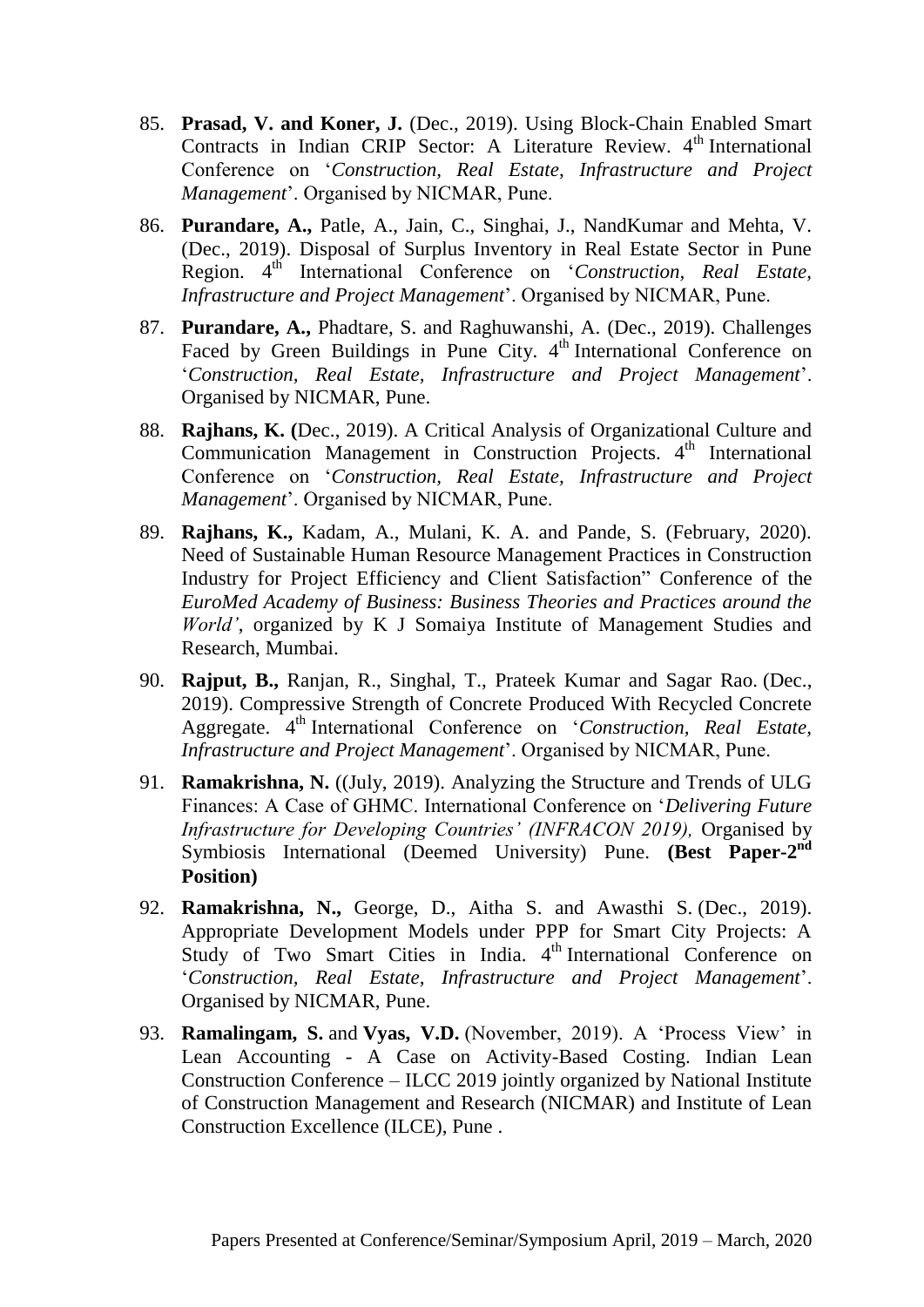- 94. **Rambabu M.,** and Rao, V. P. (August, 2019). Approaches for Efficient Query Optimization using Semantic Web Technologies. 7th International Conference on *'Innovations in Computer Science & Engineering (ICICSE - 2019)'* Organized by Gurunanak Institute of Technology, Hyderabad.
- 95. **Reddy, H. and** Nagakumar M. S. (Dec., 2019). 4D Modelling of Road Projects – Findings from Case Study.  $4<sup>th</sup>$  International Conference on '*Construction, Real Estate, Infrastructure and Project Management*'. Organised by NICMAR, Pune.
- 96. **Reddy, H.** and **Samanta, P. K.** (December 2019). Fast-Track Construction: An Interim Framework for the Indian Construction Industry. 5th International Management Conference on '*Advances in Management through Research, Innovation & Technology (AMRIT)'.* Organised by Fortune Institute of International Business, New Delhi.
- 97. Sankari, H., Shamitha, Ch., Reddy, R., Vaka, N., Reddy, B. S., **Mathur, A.** and **Jain, M.** (February, 2020). Sustainable Buildings through Indigenous Practices. Recycle 2020, 3rd International Conference on *'Waste Management'*. Organized by Waste Management Research Group, Indian Institute of Technology, Guwahati.
- 98. **Sathish Kumar, R.** (Dec., 2019). Contemporary Methods of Construction for Social Deficit in Housing in India. International Conference on '*Sustainable Development – KGC 2109'.* Organized by Kalasalingam Academy of Research and Education, Kalasalingam University, Tamilnadu.
- 99. **Sathish Kumar, R.** (July 2019). Comparison of Various Aspects of Flexible Pavement and Rigid Pavement - A Case Study. International Conference on '*Recent Developments in Sustainable Infrastructure (Materials & Management)'.* Organised by School of Engineering, Kalinga Institute of Industrial Technology (KIIT), Bhubaneshwar, Odisha.
- 100. **Sathish Kumar, R.** (Dec., 2019). Smart City and its Impact on Society: A Live Case Study on Indore City.  $4<sup>th</sup>$  International Conference on '*Construction, Real Estate, Infrastructure and Project Management*'. Organised by NICMAR, Pune.
- 101. **Savitha, C.** (January 2020). Skilling Interventions for the New Age-Need for a Holistic Approach. International Conference on '*Future of Work Workforce and Workplace'*, organized by S. P. Mandali's Prin. L. N. Welingkar Institute of Management Development & Research in Collaboration with AIMS on January 13th and 14th, 2020 at Mumbai.
- 102. **Seshadri, S, T.** (July 2019). Effect of Thermal Cycles on the Strength Properties of Glass Fibre Self Compacting Concrete. International Conference on *'Recent Development in Sustainable Infrastructure – ICRDSI 2019',* Organised by KIIT University Bhubaneswar, Odisha.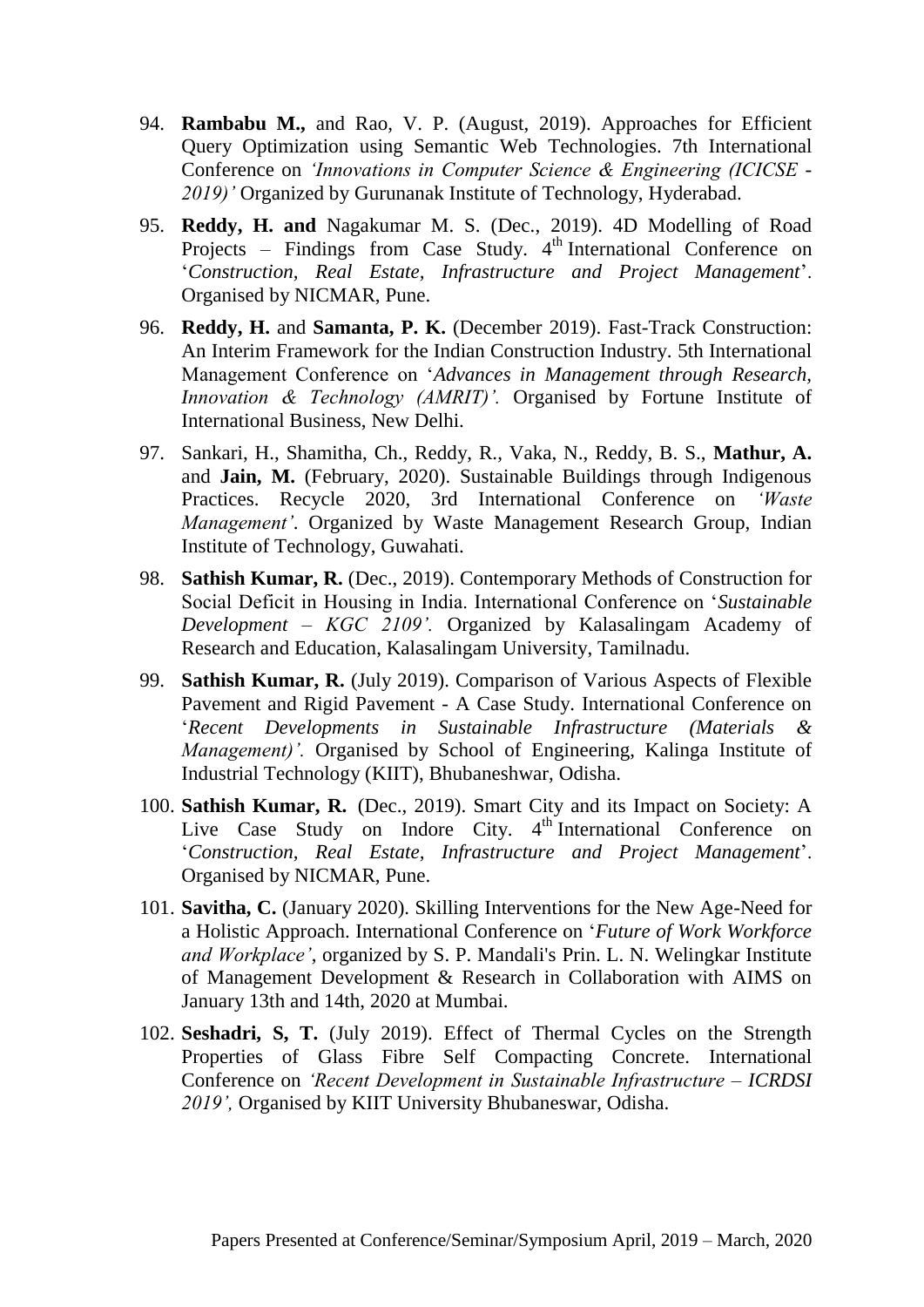- 103. **Seshadri, S. T.** (Dec., 2019). Studies on Glass Fibre Self Consolidated Concrete Exposed to High Temperatures. 4th International Conference on '*Construction, Real Estate, Infrastructure and Project Management*'. Organised by NICMAR, Pune.
- 104. Sharma, J. and **Desai, V.** (Dec., 2019). Blockchain in Smart Contracts and Supply Chain Management. 4<sup>th</sup> International Conference on *'Construction*, *Real Estate, Infrastructure and Project Management*'. Organised by NICMAR, Pune.
- 105. **Shashank B.,** Akshay, B., Aishwarya, Bhargav, M. and Manjunath, A. (Dec., 2019). Analysis and Development of Solution Model for Constraints in a Construction Project. 4<sup>th</sup> International Conference on '*Construction, Real Estate, Infrastructure and Project Management*'. Organised by NICMAR, Pune.
- 106. **Shrivastava, R.,** Gupta, S., Mittal, A. and Saxena, B. (November, 2019) Identification of Significant Risk Attributes Causing the Overruns of Railway Construction Project in India. Conference on Social Science Research Colloquim jointly organized by SCMS Cochin School of Business & School of Business University of Pertroleum and Energy Studies, held at SCMS Cochin.
- 107. Shukla, S. and **Koner, J.** (Dec., 2019). Study and Development of Dharnai as a Smart Village and Proposal of Smart Region. 4<sup>th</sup> International Conference on '*Construction, Real Estate, Infrastructure and Project Management*'. Organised by NICMAR, Pune.
- 108. Shukla, S., Patil, G. and **Sangapurkar, A.** (Dec., 2019). E.H.S. Solutions and Implementation of Simulation Exercises on Workers before Recruitment as a Safety Initiative in Highrise Construction. 4th International Conference on '*Construction, Real Estate, Infrastructure and Project Management*'. Organised by NICMAR, Pune.
- 109. Shushmitha M., Kothalkar, M., Prasad, A., Arora, A. and **Singla, H**. (Dec., 2019 Why BOT-Toll Projects Failed in India: A Case Study Approach with a Special Reference to Project Formulation. 4<sup>th</sup> International Conference on '*Construction, Real Estate, Infrastructure and Project Management*'. Organised by NICMAR, Pune.
- 110. **Singh, A. (**Dec., 2019). Application of 'Internet of Things' in Construction Projects. 4<sup>th</sup> International Conference on '*Construction, Real Estate*, *Infrastructure and Project Management*'. Organised by NICMAR, Pune.
- 111. **Singh, I.,** Santhosh Reddy K. V., K. Neela Wardhan, and N. Abhineeth. (Dec., 2019). A Case Study of Traffic Congestion in Bangalore City: Gorguntepalya 'T' Junction. 4<sup>th</sup> International Conference on '*Construction*, *Real Estate, Infrastructure and Project Management*'. Organised by NICMAR, Pune.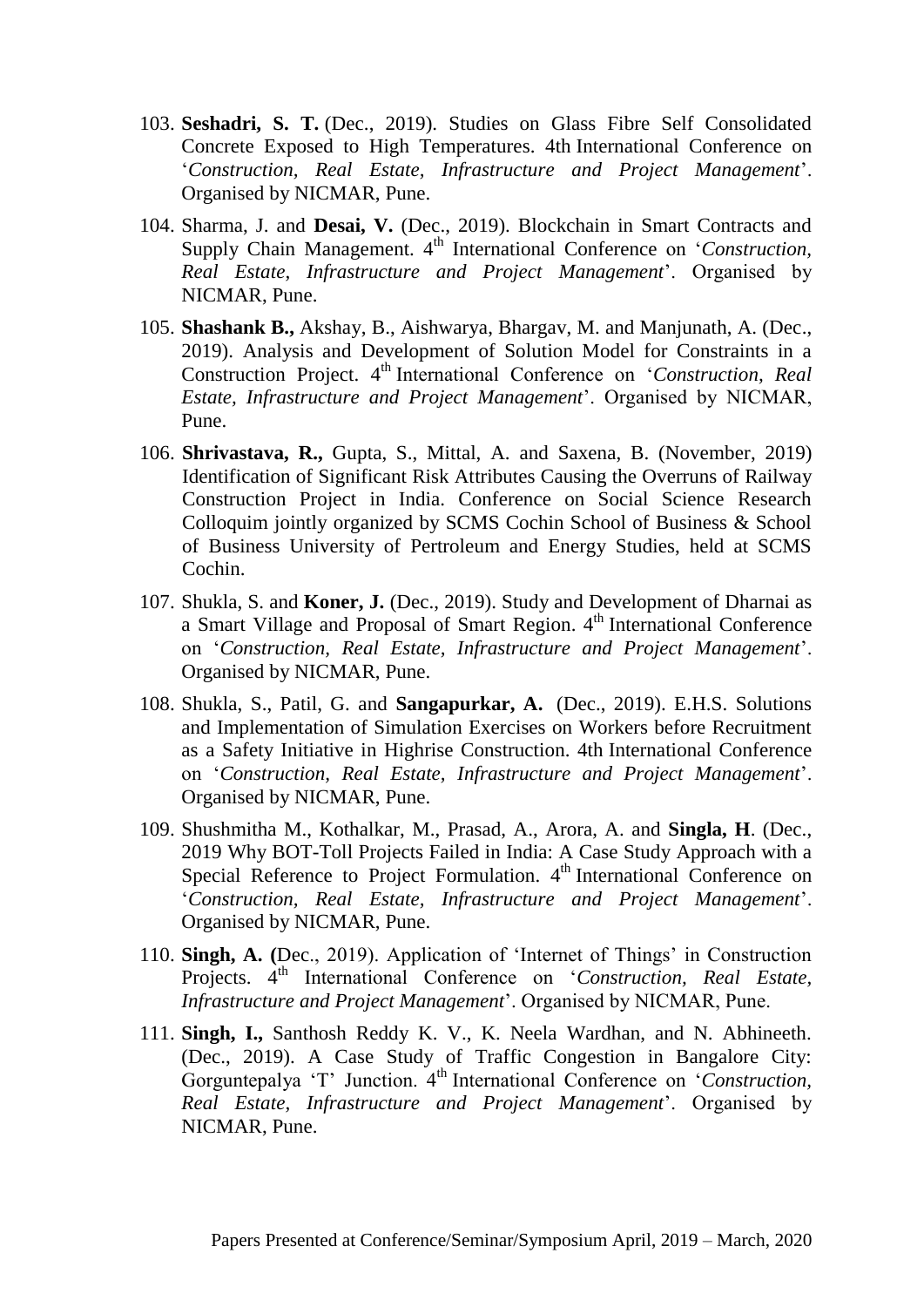- 112. **Singla, H.** and Sharma, V. (Dec., 2019). Affect of Astrological Interpretations on Decision Making Process of Real Estate Buyers: An Exploratory Analysis in India. 4<sup>th</sup> International Conference on '*Construction*, *Real Estate, Infrastructure and Project Management*'. Organised by NICMAR, Pune.
- 113. Siwach, V., Bhardwaj, V., Sharma, A. and **Sanyal, A**. (Dec., 2019). Energy Retrofitting Using Daylighting: A Literature Review. 4th International Conference on '*Construction, Real Estate, Infrastructure and Project Management*'. Organised by NICMAR, Pune.
- 114. **Sreram, P. K.** and **Malla, V. (**Dec., 2019). A Case Study on Productivity of Key Construction Activities in a Metro Project. 4<sup>th</sup> International Conference on '*Construction, Real Estate, Infrastructure and Project Management*'. Organised by NICMAR, Pune.
- 115. **Sridharan S,** (Dec., 2019). A Firm Level Survey on Budget Awareness in Infrastructure Projects. 4<sup>th</sup> International Conference on '*Construction, Real Estate, Infrastructure and Project Management*'. Organised by NICMAR, Pune.
- 116. **Srihari, V. , Sudarsan, J. S.,** Dalal,J. and Walikar, J. (Dec., 2019). Efficiency Study on Agro Waste as an Adsorbent in Treating Industrial Effluent. 4<sup>th</sup> International Conference on '*Construction*, Real Estate, *Infrastructure and Project Management*'. Organised by NICMAR, Pune.
- 117. **Sudarsan J. S. and Srihari, V. (**December, 2019). Sustainable Wastewater Recycling of Domestic Wastewater Treatment using Constructed Wetland – Macro Study. at *34th Indian Engineering Congress Conference on Societal Engineering – Imperatives for Nation Building* organized by The Institution of Engineers (India) Hyderabad.
- 118. **Sudarsan J. S.,** Potfode, V., Datta, S., Soni, N. and Tak, A. (Dec., 2019). Study of Impact on Groundwater Table in Around Tamilnadu and Remedial Measures. 4th International Conference on '*Construction, Real Estate, Infrastructure and Project Management*'. Organised by NICMAR, Pune.
- 119. **Sudarsan J. S., Srihari, V.** and Khobragade, T. (February, 2020). Industrial Wastewater Treatment by Constructed Wetland to Estimate Water Quality Index (WQI) of Treated Wastewater based on Fuzzy Interface Technique. 1st International Conference on Mathematical Techniques and Applications (ICMTA 2020) at SRM Institute of Science & Technology Kattankulathur, Tamilnadu.
- 120. **Sundrani, D.** (April, 2019)**.** A Study of the Relative Importance of the Sources of Information for Home-Buyers, in India. 4th International Marketing Conference - 2019, Organised by IBS Mumbai.
- 121. **Sundrani, D.** (April, 2019). Application of Augmented Reality in Civil Engineering. ICMIT - 2019 International Conference on Management & IT. Organised by International School of Informatics and Management, Jaipur.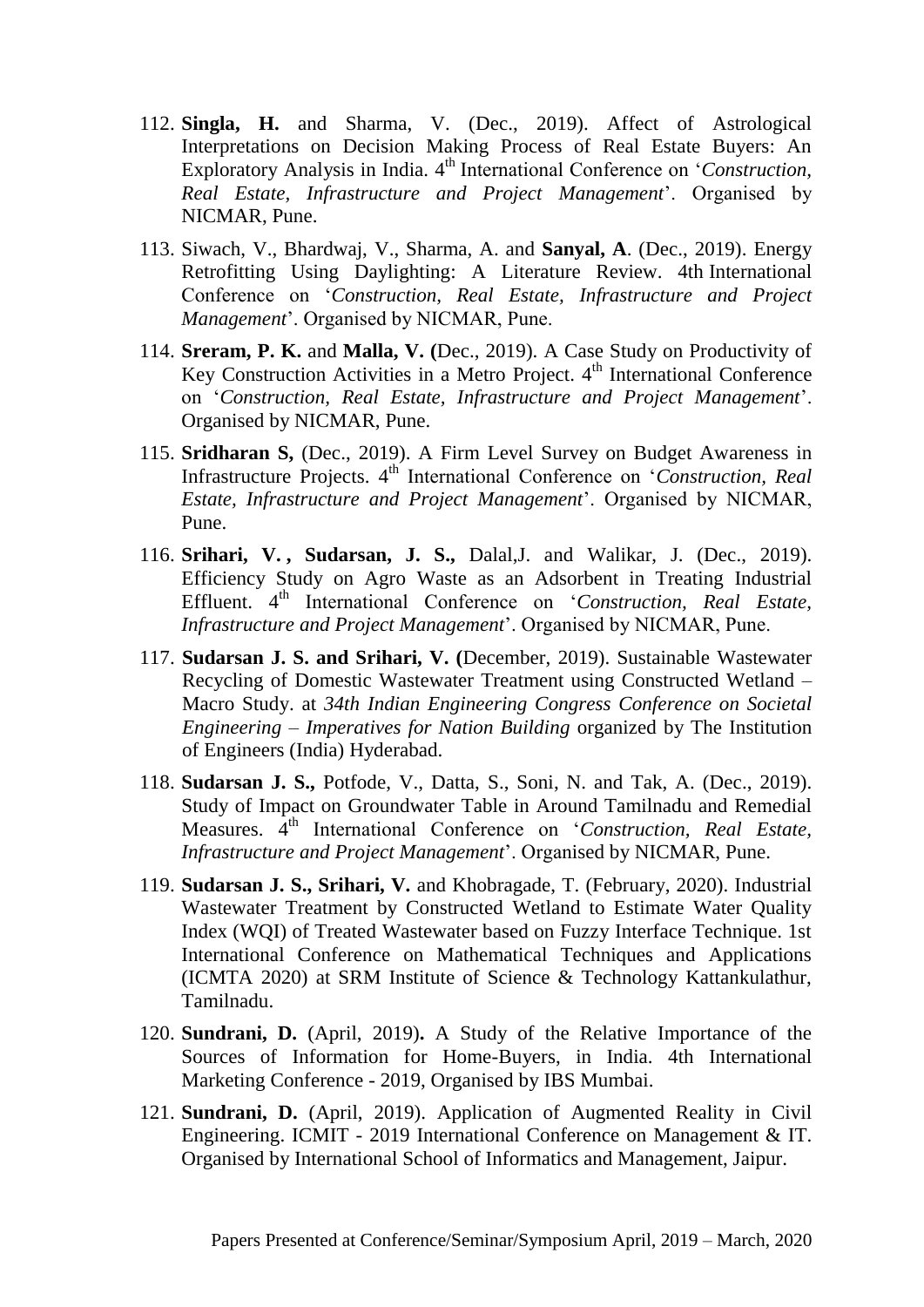- 122. **Sundrani, D. and Rajput, B**. (Dec., 2019). A Study of the Relation of the Size of House with the Buyer-Related Factors. 4<sup>th</sup> International Conference on '*Construction, Real Estate, Infrastructure and Project Management*'. Organised by NICMAR, Pune.
- 123. Suram, A. and **Koner, J.** (Dec., 2019). Smart Farmers an Essential Need of Century- A Review Study. 4<sup>th</sup> International Conference on *'Construction*, *Real Estate, Infrastructure and Project Management*'. Organised by NICMAR, Pune.
- 124. Thavamani, A. and **Koner, J.** (Dec., 2019). A Case Study of Impacts on Poverty by Rural Roads. 4<sup>th</sup> International Conference on *'Construction, Real Estate, Infrastructure and Project Management*'. Organised by NICMAR, Pune.
- 125. Thiviya S. K., Krishnan, A., Kalathuru, M. and **Sharma, A.** (August, 2019). Strength Behaviour of Rammed Earth Stabilized with Metakaolin" at the National Conference on *'Futuristic Approaches in Civil Engineering (FACE - 2019).* Organized by Mahindra Ecole Centrale College of Engineering, Hyderabad,
- 126. **Totla, P.,** Sadwilkar, M., More, S., Blessy, Kallada., Deshmukh., B. and Puranik, A. (Dec., 2019). To Study Various Techniques that Helps in Application of Construction Automation in Real Estate in India. 4 th International Conference on '*Construction, Real Estate, Infrastructure and Project Management*'. Organised by NICMAR, Pune
- 127. Tripathi, M. and **Koner, J.** (Dec., 2019). Critical Analysis of Mergers and Acquisitions in India: A Case Study of Rejection of Indiabulls & Laxmi Vilas Bank Proposed Merger by RBI.  $4<sup>th</sup>$  International Conference on '*Construction, Real Estate, Infrastructure and Project Management*'. Organised by NICMAR, Pune.
- 128. **Venkatesan R.** and **Pramadha, V.** (November, 2019). Case Study Evaluation of Impact of Lean Techniques in a Construction Project. Indian Lean Construction Conference – ILCC 2019 jointly organized by National Institute of Construction Management and Research (NICMAR) and Institute of Lean Construction Excellence (ILCE), Pune .
- 129. Venu, R. and **Vaishampayan, S.** (Dec., 2019). Factors Affecting Commercial Real Estate Valuation of Tier 1 Cities in India. 4<sup>th</sup> International Conference on '*Construction, Real Estate, Infrastructure and Project Management*'. Organised by NICMAR, Pune.
- 130. Vyas, S., Gaikwad, A., Jena, S. K., Upadhyay, S. and **Abhyankar, A. (**January, 2020)**.** Branding and Residential Real Estate: Is It Pivotal? and Investment in Residential Real Estate Property in Pune: Is it Worthy? at the International Case Conference, organized by Fortune Institute of International Business (FIIB) Case Research Center (FCRC), New Delhi.